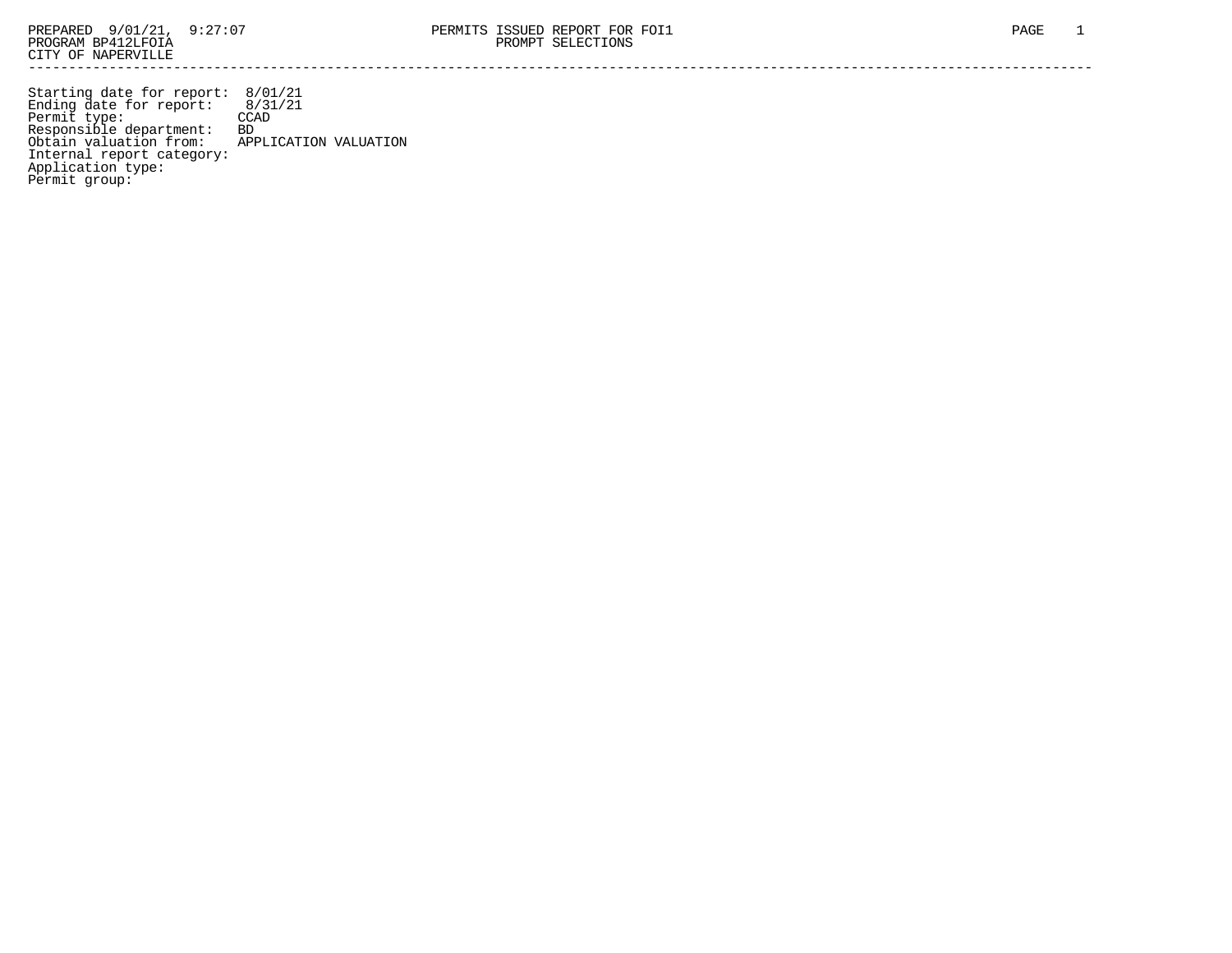## PREPARED 9/01/21, 9:27:07 PERMITS ISSUED REPORT PAGE 1 PROGRAM BP412LFOI1 8/01/21 THRU 8/31/21 CITY OF NAPERVILLE **Example 20** CITY OF NAPERVILLE PERMIT TYPE - CCAD COMMERCIAL - CAD OBTAINED VALUATION FROM APPLICATION VALUATION

| APPLICATION APPLICATION TYPE AND DESCRIPTION<br>DATE VALUATION                                                                                                                                                                                                                                                                  | Parcel Number<br>Alternate ID Code      | PROPERTY OWNER/<br>CONTRACTOR                                             |
|---------------------------------------------------------------------------------------------------------------------------------------------------------------------------------------------------------------------------------------------------------------------------------------------------------------------------------|-----------------------------------------|---------------------------------------------------------------------------|
| 21-00000516 CAL COMMERCIAL ALTERATION/REPAIR (NO NEW SQ FTG) 15 W JEFFERSON AV 101                                                                                                                                                                                                                                              |                                         |                                                                           |
| $\frac{2}{25/21}$ \$200000<br>Contractor #: 630-904-5367 \$200000<br>Contractor #: 630-904-5367                                                                                                                                                                                                                                 |                                         | D-07134230170000N538 -84 FINE RESTORATION GROUP LLC                       |
| $\begin{array}{cccc} \texttt{STRUCTURE} & - & 000 & 000 & \texttt{FRONT} & \texttt{STREF} & \texttt{CANTINA} \\ \texttt{PERMIT TYPE} & - & \texttt{CCAD} & 00 & \texttt{COMMERCIAL} & - & \texttt{CAD} \\ \texttt{PERMIT TYPE} & - & \texttt{CCAD} & 00 & \texttt{COMMERCIAL} & - & \texttt{CAD} \\ \end{array}$<br>----------- |                                         |                                                                           |
| 21-00001169 CAL COMMERCIAL ALTERATION/REPAIR (NO NEW SQ FTG) 376 S ROUTE 59 116                                                                                                                                                                                                                                                 |                                         |                                                                           |
| $\begin{array}{cccc}\n-2 & -2 & -2 & -2 & -1 \\ \text{Contractor} & +2 & 248-697-8142 & & 2120000\n\end{array}$                                                                                                                                                                                                                 | D-07221020240000N1153-94 TAMER MASHHOUR |                                                                           |
| STRUCTURE - 000 000 PAPPAROTI CAFE<br>PERMIT TYPE - CCAD 00 COMMERCIAL - CAD<br>-----------                                                                                                                                                                                                                                     | <b>ISSUE DATE</b><br>8/12/21            | SUBCONTRACTOR(S)<br>MOHSIN KHAN<br>SSE MECHANICAL INC                     |
| 21-00002481 CAL COMMERCIAL ALTERATION/REPAIR (NO NEW SQ FTG) 223 S MAIN ST                                                                                                                                                                                                                                                      |                                         |                                                                           |
| $--------- 6/03/21$<br>Contractor #: 630-740-6563                                                                                                                                                                                                                                                                               |                                         | D-07134290070000N594 -84 SEQUOIA GENERAL CONSTRUCTION                     |
| $\begin{array}{cccccc} \texttt{STRUCTURE} & - & 000 & 000 & \texttt{VANILLA BOX} & & & & & \\ \texttt{PERMIT TYPE} & - & \texttt{CCAD} & 00 & \texttt{COMMERCIAL} & - & \texttt{CAD} & & & \\ \texttt{PERMIT TYPE} & - & \texttt{CCAD} & 00 & \texttt{COMMERCIAL} & - & \texttt{CAD} & & & \\ \end{array}$<br>------------      |                                         | THE RIGHT APPROACH INC                                                    |
| 21-00002482 CAL COMMERCIAL ALTERATION/REPAIR (NO NEW SQ FTG) 227 S MAIN ST                                                                                                                                                                                                                                                      |                                         |                                                                           |
| $--------$ 6/03/21<br>Contractor #: 630-740-6563                                                                                                                                                                                                                                                                                |                                         | D-07134290070000N594 -84 SEQUOIA GENERAL CONSTRUCTION                     |
| STRUCTURE - 000 000 TINKER<br>PERMIT TYPE - CCAD 00 COMMERCIAL - CAD                             8/03/21<br>THE RIGHT APPROACH INC<br>STRUCTURE - 000 000 TINKER<br>-----------                                                                                                                                                 |                                         | THE RIGHT APPROACH INC                                                    |
| 21-00002493 CAL COMMERCIAL ALTERATION/REPAIR (NO NEW SO FTG) 1265 S NAPER BL                                                                                                                                                                                                                                                    |                                         |                                                                           |
| $---------$ 6/03/21 \$1723958<br>Contractor #: 630-737-1018                                                                                                                                                                                                                                                                     |                                         | D-08292030070000N143 -133 41 NORTH CONTRACTORS LLC                        |
| -----------                                                                                                                                                                                                                                                                                                                     |                                         | SUBCONTRACTOR(S)<br>DNR ELECTRICAL CONTRACTORS<br>DEPENDABLE PLUMBING INC |
| 21-00002740 CAL COMMERCIAL ALTERATION/REPAIR (NO NEW SQ FTG) 2855 95TH ST                                                                                                                                                                                                                                                       |                                         |                                                                           |
| $---------$ 6/16/21 \$675000<br>Contractor #: 815-759-0010                                                                                                                                                                                                                                                                      |                                         |                                                                           |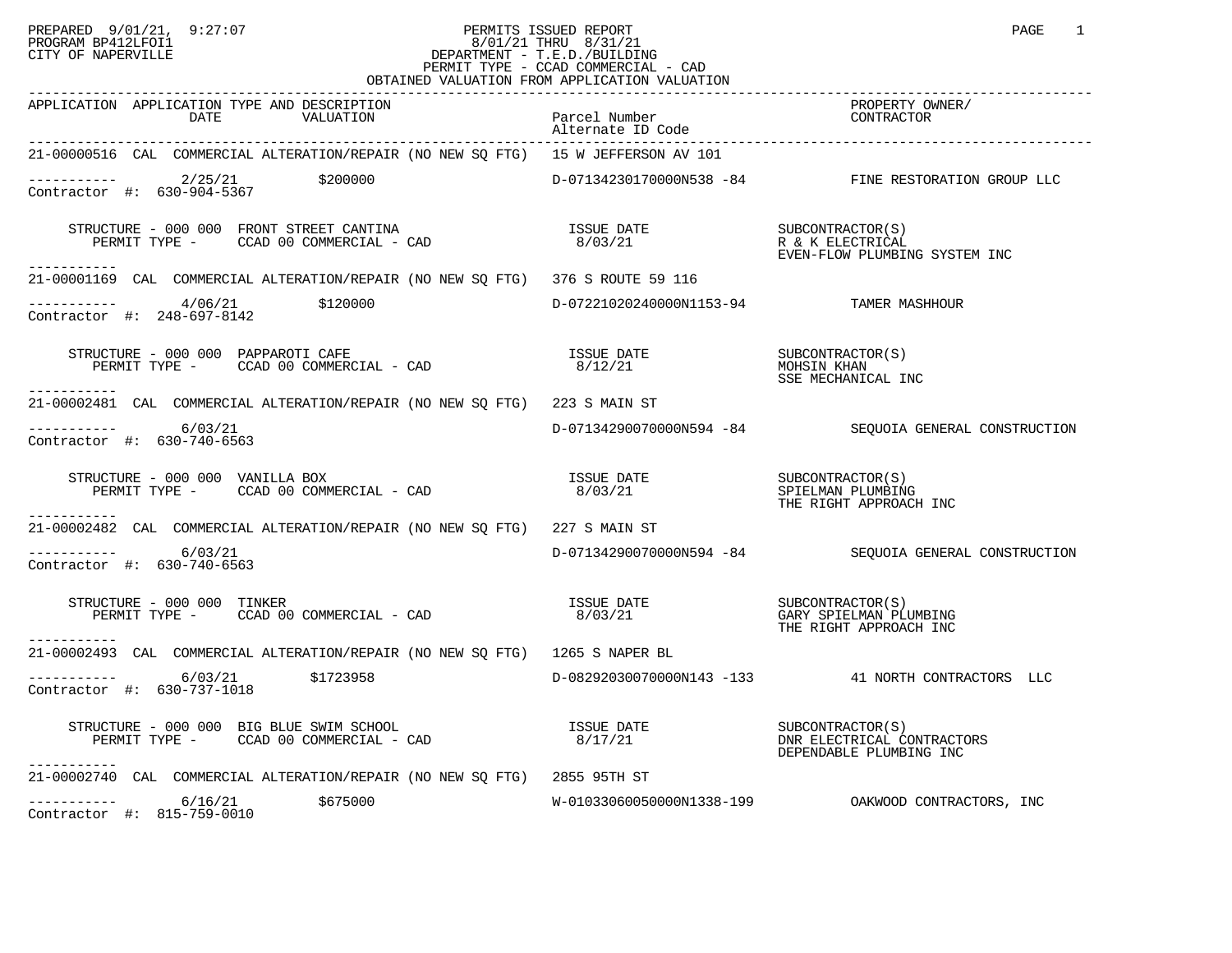## PREPARED 9/01/21, 9:27:07 PERMITS ISSUED REPORT PAGE 2 PROGRAM BP412LFOI1 8/01/21 THRU 8/31/21 CITY OF NAPERVILLE **Example 20** CITY OF NAPERVILLE PERMIT TYPE - CCAD COMMERCIAL - CAD OBTAINED VALUATION FROM APPLICATION VALUATION

| APPLICATION APPLICATION TYPE AND DESCRIPTION<br>DATE<br>VALUATION                                                                                                                                    | Parcel Number               | PROPERTY OWNER/<br>CONTRACTOR                               |
|------------------------------------------------------------------------------------------------------------------------------------------------------------------------------------------------------|-----------------------------|-------------------------------------------------------------|
| 21-00002740 (CONTINUED)                                                                                                                                                                              |                             |                                                             |
| STRUCTURE - 000 000 JEWEL - OSCO<br>TRUCTURE – 000 000 JEWEL – OSCO<br>PERMIT TYPE – CCAD 00 COMMERCIAL – CAD                       8/03/21                         BERRY ELECTRIC CONTRACTING CO    |                             | HARTWIG PLUMBING                                            |
| ------------<br>21-00002823 CAL COMMERCIAL ALTERATION/REPAIR (NO NEW SQ FTG) 2863 95TH ST 115                                                                                                        |                             |                                                             |
| $\begin{array}{ccc}\n - & - & - & - - - \\  \text{Contractor} & + & \end{array}$ 6/22/21 \$6000                                                                                                      |                             |                                                             |
| -----------                                                                                                                                                                                          |                             |                                                             |
| 21-00002824 CAL COMMERCIAL ALTERATION/REPAIR (NO NEW SO FTG) 2863 95TH ST 123                                                                                                                        |                             |                                                             |
| $--------- 6/22/21$<br>\$6000<br>Contractor #:                                                                                                                                                       |                             |                                                             |
| ------------                                                                                                                                                                                         |                             |                                                             |
| 21-00002917 CAL COMMERCIAL ALTERATION/REPAIR (NO NEW SQ FTG) 276 S ROUTE 59 108                                                                                                                      |                             |                                                             |
| $--------- 6/25/21$ \$90000<br>Contractor #: 847-392-6900                                                                                                                                            |                             | D-07221020240000N1148-94 VICTOR CONSTRUCTION                |
| STRUCTURE – 000 000 MIRACLE EAR<br>PERMIT TYPE – CCAD 00 COMMERCIAL – CAD 6 (20 MIRACLE FAR 15SUE DATE )<br>PERMIT TYPE – CCAD 00 COMMERCIAL – CAD 6 (3/04/21 6ENESIS ELECTRIC & TECI<br>----------- |                             | GENESIS ELECTRIC & TECH, INC                                |
| 21-00003090 CAL COMMERCIAL ALTERATION/REPAIR (NO NEW SQ FTG) 112 W JEFFERSON AV                                                                                                                      |                             |                                                             |
| $--------- 7/07/21$<br>\$60000<br>Contractor #: 630-740-6563                                                                                                                                         |                             | D-07134290140000N1374-84 SEQUOIA GENERAL CONSTRUCTION       |
| -----------                                                                                                                                                                                          |                             | PHOENIX CONSTRUCTION SERVICES<br>ADVANCE MECHANICAL SYSTEMS |
| 21-00003149 CAL COMMERCIAL ALTERATION/REPAIR (NO NEW SQ FTG) 2555 W 75TH ST 121                                                                                                                      |                             |                                                             |
| $--------- 7/09/21$<br>\$30000<br>Contractor #: 262-443-1488                                                                                                                                         | $D-07271080160000N1584-124$ | INNOVATIVE CONSTRUCTION CONCEP                              |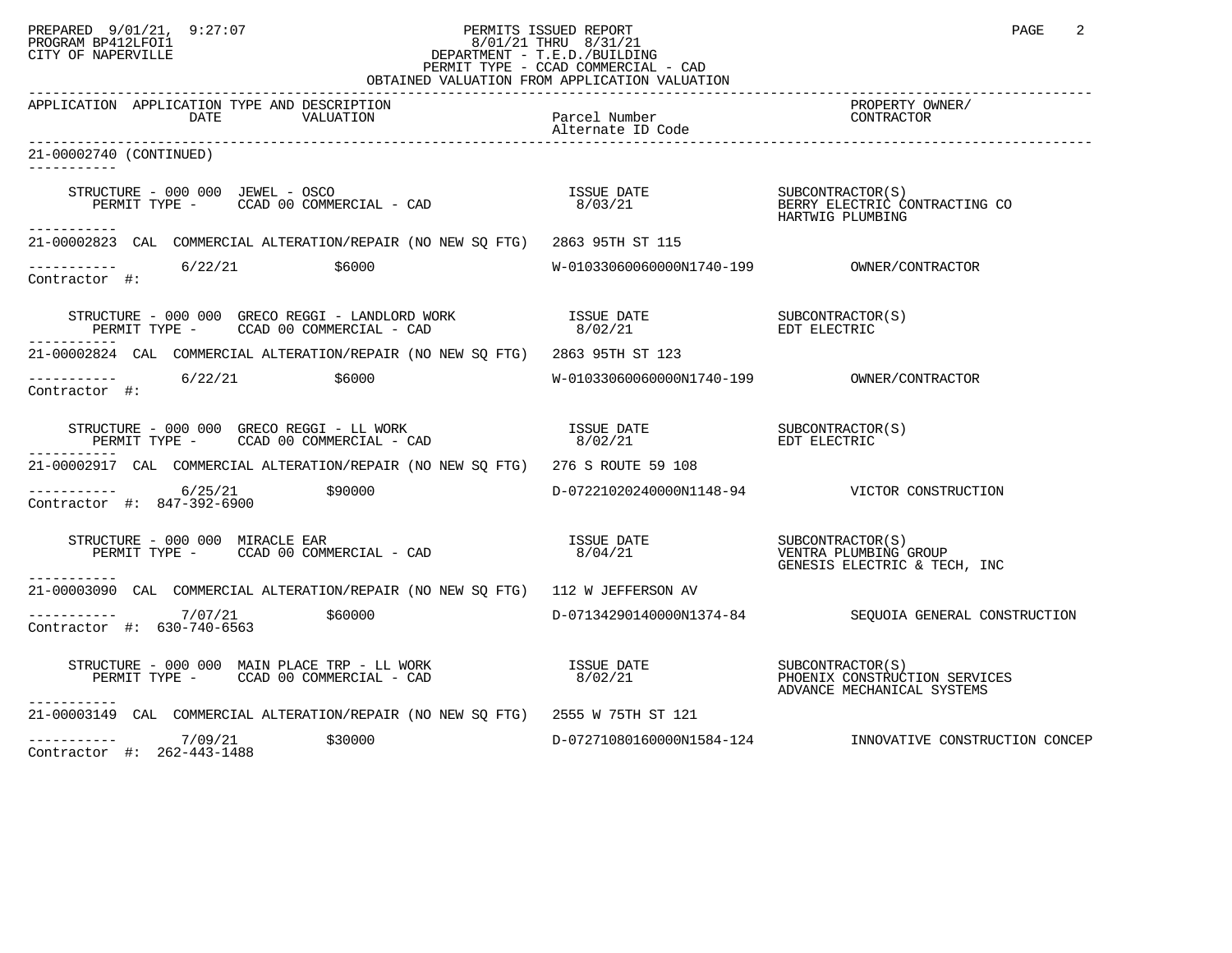## PREPARED 9/01/21, 9:27:07 PERMITS ISSUED REPORT PAGE 3 PROGRAM BP412LFOI1 8/01/21 THRU 8/31/21 CITY OF NAPERVILLE **Example 20** CITY OF NAPERVILLE PERMIT TYPE - CCAD COMMERCIAL - CAD OBTAINED VALUATION FROM APPLICATION VALUATION

| APPLICATION APPLICATION TYPE AND DESCRIPTION<br>VALUATION<br>DATE                                                                                                                                                                            | Parcel Number | PROPERTY OWNER/<br>CONTRACTOR                                      |
|----------------------------------------------------------------------------------------------------------------------------------------------------------------------------------------------------------------------------------------------|---------------|--------------------------------------------------------------------|
| 21-00003149 (CONTINUED)<br>-----------                                                                                                                                                                                                       |               |                                                                    |
| RUCTURE – 000 000 JERSEY MIKE'S<br>PERMIT TYPE – CCAD 00 COMMERCIAL – CAD                         8/03/21                   M & J ELECTRIC & GENERL CONTR<br>PERMIT TYPE –     CCAD 00 COMMERCIAL – CAD<br>STRUCTURE - 000 000 JERSEY MIKE'S |               | PERRY BROWN PLUMBING                                               |
| ------------<br>21-00003153 CAL COMMERCIAL ALTERATION/REPAIR (NO NEW SQ FTG) 1755 PARK ST 100                                                                                                                                                |               |                                                                    |
| ----------- 7/09/21 \$500000<br>Contractor #: 630-283-3884                                                                                                                                                                                   |               | D-07014090090000N351 -24 NEW PATH CONSTRUCTION                     |
| ------------                                                                                                                                                                                                                                 |               | SUBCONTRACTOR(S)<br>I M ELECTRIC, INC<br>PROSPECTIVE PLUMBING CORP |
| 21-00003196 CAL COMMERCIAL ALTERATION/REPAIR (NO NEW SQ FTG) 215 E OGDEN AV 109                                                                                                                                                              |               |                                                                    |
| $--------- 7/12/21$ \$103000<br>Contractor #: 651-704-1705                                                                                                                                                                                   |               | D-08073090050000N1821-55 RETAIL CONSTRUCTION SERVICES              |
| RUCTURE – 000 000 T-MOBILE<br>PERMIT TYPE – CCAD 00 COMMERCIAL – CAD                              8/25/21                                  NDP ELECTRIC, INC<br>STRUCTURE - 000 000 T-MOBILE                                                 |               | FIRST CLASS PLUMBING, LLC                                          |
| -----------<br>21-00003226 CAL COMMERCIAL ALTERATION/REPAIR (NO NEW SO FTG) 1500 W OGDEN AV                                                                                                                                                  |               |                                                                    |
| $--------- 7/13/21$ \$2995<br>Contractor #: 630-355-8094                                                                                                                                                                                     |               | D-07143070110000N234 -81 MUSTANG CONSTRUCTION INC                  |
|                                                                                                                                                                                                                                              |               |                                                                    |
| 21-00003308 CAL COMMERCIAL ALTERATION/REPAIR (NO NEW SO FTG) 1250 N MILL ST 103                                                                                                                                                              |               |                                                                    |
| $\frac{7}{16/21}$ \$100000 $\frac{7}{16}$<br>Contractor #: 888-666-0757                                                                                                                                                                      |               | D-07124030410000N862 -54 PYRA-MED DESIGN & CONSTRUCTION            |
| -----------                                                                                                                                                                                                                                  |               | M.A. GLACIER PLUMBING<br>A & V ZEMCIC, INC                         |
| 21-00003447 CAL COMMERCIAL ALTERATION/REPAIR (NO NEW SQ FTG) 988 S ROUTE 59                                                                                                                                                                  |               |                                                                    |
| $--------- 7/26/21$<br>\$64693<br>Contractor #: 847-854-1119                                                                                                                                                                                 |               | D-07271000080000NNA -124 A-1 RESTORATION, INC.                     |